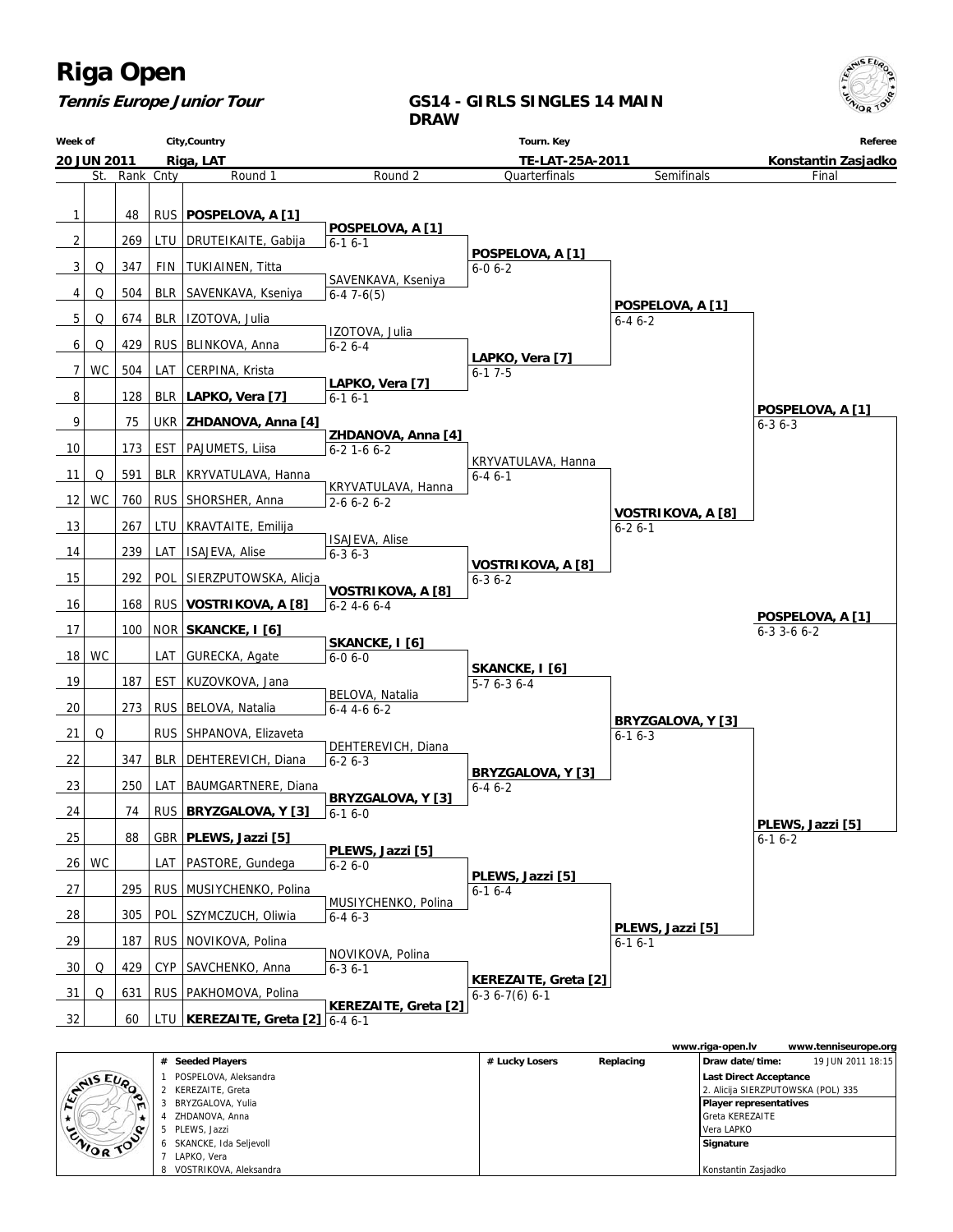#### **Tennis Europe Junior Tour**

#### **GD14 - GIRLS DOUBLES 14 MAIN DRAW**

**Week of 20 JUN 2011 City,Country Riga, LAT Tourn. Key TE-LAT-25A-2011 Referee Konstantin Zasjadko** St. Rank Cnty **Round 1** 1 | 168 88 RUS GBR **PLEWS, Jazzi [1] VOSTRIKOVA, Aleksandra** 2 504 674 BLR BLR | IZOTOVA, Julia SAVENKAVA, Kseniya 3  $WC$  631 RUS RUS | PAKHOMOVA, Polina SHPANOVA, Elizaveta 4 WC RUS LAT | PASTORE, Gundega SHEMARINA, Alexandra 5 239 250 LAT LAT **BAUMGARTNERE, Diana [4] ISAJEVA, Alise** 6 347 FIN FIN TIMONEN, Roosa TUKIAINEN, Titta 7 75 429 UKR CYP SAVCHENKO, Anna ZHDANOVA, Anna 8 187 429 RUS RUS BLINKOVA, Anna NOVIKOVA, Polina 9 362 FIN FIN HUMALOJA, Lila PASANEN, Milka-Emilia 10 305 292 POL POL SIERZPUTOWSKA, Alicja SZYMCZUCH, Oliwia 11 426 674 CYP GBR BRETT, Hannah STYLIANOU, Maria 12 | 128 347 BLR BLR **DEHTEREVICH, Diana [3] LAPKO, Vera** 13 WC  $504$ LAT LAT CERPINA, Krista KAVACE, Monika 14 760 273 RUS RUS BELOVA, Natalia SHORSHER, Anna 15 WC LAT LTU MACIULAITYTE, Aukse UPENIECE, Gerda 16 173 187 EST  **PAJUMETS, Liisa** EST **KUZOVKOVA, Jana [2] Quarterfinals PLEWS, Jazzi [1] VOSTRIKOVA, Aleksandra** 6-3 6-4 PAKHOMOVA, Polina SHPANOVA, Elizaveta 6-0 6-4  **BAUMGARTNERE, Diana [4] ISAJEVA, Alise** 6-4 6-3 SAVCHENKO, Anna ZHDANOVA, Anna 6-2 3-6 [10-6] HUMALOJA, Lila PASANEN, Milka-Emilia 6-7(6) 6-4 [10-5]  **DEHTEREVICH, Diana [3] LAPKO, Vera** 4-6 7-5 [10-8] BELOVA, Natalia SHORSHER, Anna 6-2 7-5  **KUZOVKOVA, Jana [2] PAJUMETS, Liisa** 6-2 6-0 Semifinals  **PLEWS, Jazzi [1] VOSTRIKOVA, Aleksandra** 6-0 6-2  **BAUMGARTNERE, Diana [4] ISAJEVA, Alise** w.o.  **DEHTEREVICH, Diana [3] LAPKO, Vera** 6-1 4-6 [10-8]  **KUZOVKOVA, Jana [2] PAJUMETS, Liisa** 1-6 6-0 [10-5] Final  **PLEWS, Jazzi [1] VOSTRIKOVA, Aleksandra** 6-1 6-7(6) [10-1]  **DEHTEREVICH, Diana [3] LAPKO, Vera** 6-2 6-2  **PLEWS, Jazzi [1] VOSTRIKOVA, Aleksandra** 6-3 7-5

|                  |                        |              | www.riga-open.ly |                               | www.tenniseurope.org |
|------------------|------------------------|--------------|------------------|-------------------------------|----------------------|
|                  | # Seeded Players       | # Alternates | Replacing        | Draw date/time:               | 20 JUN 2011 16:35    |
| <b>STAIS EUP</b> | PLEWS, Jazzi           |              |                  | <b>Last Direct Acceptance</b> |                      |
|                  | VOSTRIKOVA, Aleksandra |              |                  | Humaloja / Pasanen (3B, 362)  |                      |
| $\blacksquare$   | KUZOVKOVA, Jana        |              |                  | <b>Player representatives</b> |                      |
|                  | PAJUMETS, Liisa        |              |                  | Natalia BELOVA                |                      |
| o                | DEHTEREVICH, Diana     |              |                  | Anna SHORSHER                 |                      |
| <b>CAIOR TON</b> | LAPKO, Vera            |              |                  | Signature                     |                      |
|                  | BAUMGARTNERE, Diana    |              |                  |                               |                      |
|                  | <b>ISAJEVA, Alise</b>  |              |                  | Konstantin Zasjadko           |                      |

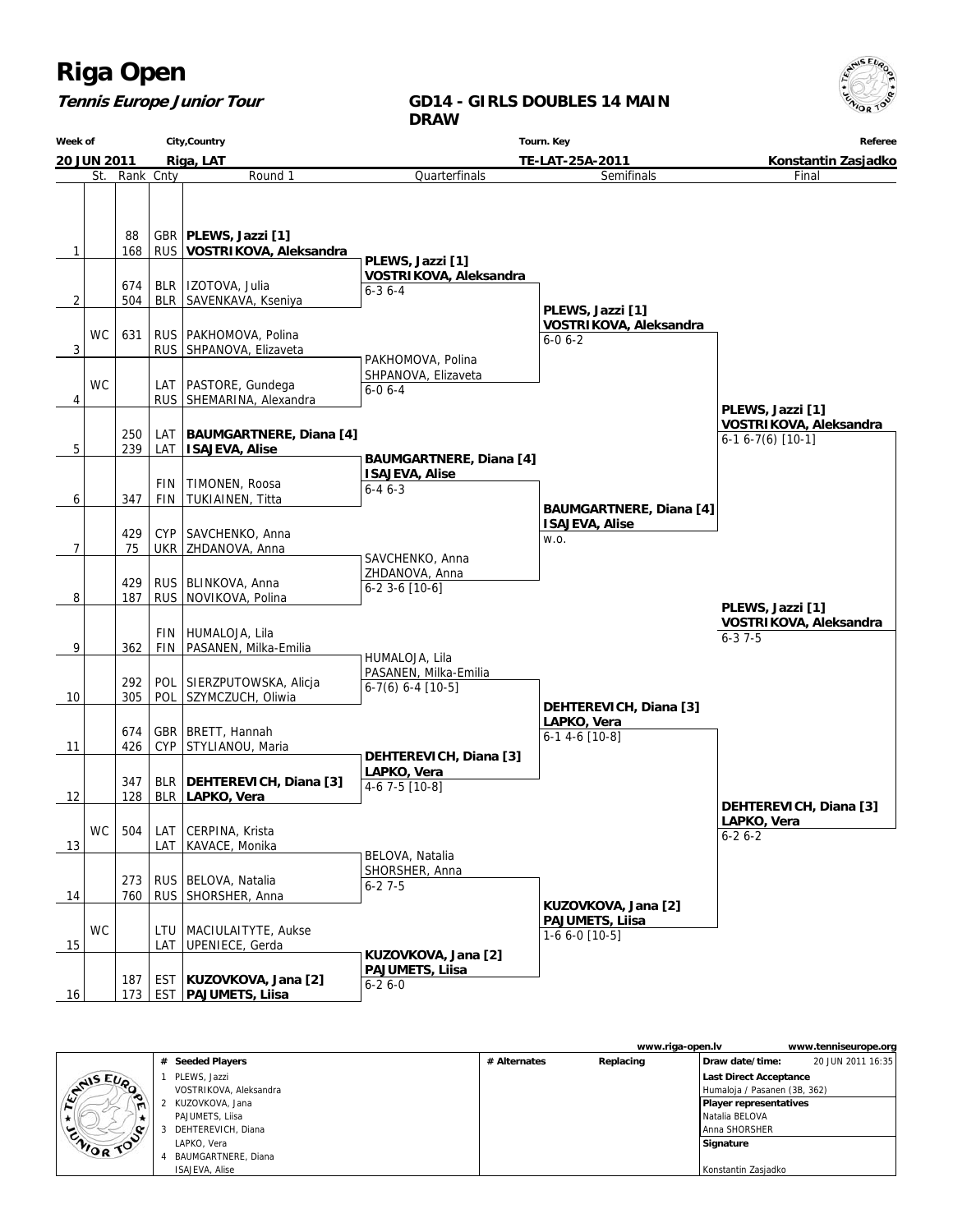**Tennis Europe Junior Tour**

#### **GS14 - GIRLS SINGLES 14 QUALIFYING**

**Week of 20 JUN 2011 City,Country Riga, LAT Tourn. Key TE-LAT-25A-2011 Referee Konstantin Zasjadko** St. Rank Cnty **Round 1** 1 347 FIN **TUKIAINEN, Titta [1]** 2 | Bye 3 WC LAT GRINBERGA, Evita 4 ARM SAFARYAN, Ani 5 | | | | LAT | BABNEJEVA, Anna 6 Bye<br>7 Bye 7 Bye<br>8 EST VAL VALGEMAE, Kimberly 9 362 FIN **PASANEN, Milka-Emilia [2] Bye** 11 | EST | LAOS, Laura-Retti 12 | | | LAT | ZIVERTE, Elina 13 | | | | LAT | PERSINA, Kristine 14 Bye<br>15 Bye 15 | Bye 16 674 BLR **IZOTOVA, Julia [13]** 17 426 CYP **STYLIANOU, Maria [3]** 18 | Bye 19 **BLR SKABELKA, Anna**<br>20 **LAT VOSA, Evisa** 20 LAT VOSA, Evisa<br>21 EST SALUNDI, M SALUNDI, Maria Bye  $\begin{array}{|c|c|}\n \hline\n 22 & 23 \\
 \hline\n 24 & 631 & \text{RUS}\n \hline\n \end{array}$ 24 631 RUS **PAKHOMOVA, Polina [11]** 25 426 EST **PAJUS, Pia [4]**  $\frac{25}{26}$  Bye 27 | | | | LAT | UPENIECE, Gerda 28 | | | | | | | | | | MACIULAITYTE, Aukse 29 LAT KRESLINA, Katrina<br>
30 Bye<br>
31 Bye Bye 31 | | | | | | Bye 32 591 BLR **KRYVATULAVA, Hanna [10] KRYVATULAVA, Hanna [10]** 6-2 6-1 33 429 RUS **BLINKOVA, Anna [5]** 34 | | | | | | Bye 35 WC FIN HUMALOJA, Lila<br>36 LAT KUZMINA, Kseni 36 LAT KUZMINA, Ksenija<br>37 LEST PARN, Parli 37 EST PARN, Parli<br>38 Bye  $\begin{array}{|c|c|c|c|c|}\n \hline\n 38 & & \text{Bye} \\
 \hline\n 39 & & \text{Bve} \\
 \hline\n \end{array}$ 39 | | | | | | Bye 40 846 LTU **DRUTEIKAITE, Ieva [15]** 41 429 CYP **SAVCHENKO, Anna [6] Bye** 43 LAT LABEJA, Alise<br>44 BLR SKACHKOVA, 44 BLR SKACHKOVA, Katsiaryna<br>45 LAT KRAUZE, Marta 45 LAT KRAUZE, Marta Bye 47 Bye<br>48 537 EST TSE 48 537 EST **TSERNJAK, Polina [9]** 49 442 EST **PAJUMETS, Annela [7]** 50 | Bye 51 LTU VERKOVSKA, Paula<br>52 LAT DREIJA, Marija<br>53 LAT PAGRABA, Marta 52 | | | LAT | DREIJA, Marija 53 | | | | LAT | PAGRABA, Marta 54 RUS SHPANOVA, Elizaveta 55 Bye 56 674 GBR **BRETT, Hannah [12]** 57 504 BLR **SAVENKAVA, Kseniya [8]** 58 Bye<br>59 EST Par PäRN, Simoné 60 FIN TIMONEN, Roosa 61 LAT DEMCENKOVA, Viktorija 62 **ARM BAYATYAN, Mariam**<br>63 Bye 63 | Bye 64 765 POL **OWCZAREK, Marcjanna [14]** Round 2  **TUKIAINEN, Titta [1]** SAFARYAN, Ani 6-2 6-3 BABNEJEVA, Anna VALGEMAE, Kimberly  **PASANEN, Milka-Emilia [2]** ZIVERTE, Elina <sup>1</sup> 7-6(2) 4-6 6-3<br><sub>I</sub> PERSINA, Kristine  **IZOTOVA, Julia [13] STYLIANOU, Maria [3]** SKABELKA, Anna <sup>1</sup> 6-3 7-6(8)<br><sub>I</sub> SALUNDI, Maria  **PAKHOMOVA, Polina [11] PAJUS, Pia [4]** MACIULAITYTE, Aukse 6-1 4-6 6-2 KRESLINA, Katrina  **BLINKOVA, Anna [5]** HUMALOJA, Lila 6-1 6-0 PARN, Parli  **DRUTEIKAITE, Ieva [15] SAVCHENKO, Anna [6]** SKACHKOVA, Katsiaryna <sup>1</sup>6-4 6-4<br><sub>I</sub> KRAUZE, Marta  **TSERNJAK, Polina [9] PAJUMETS, Annela [7]** VERKOVSKA, Paula <sup>1</sup> 6-4 6-3<br><sub>I</sub> SHPANOVA, Elizaveta 4-6 6-4 6-0  **BRETT, Hannah [12] SAVENKAVA, Kseniya [8]** TIMONEN, Roosa  $6 - 36 - 4$  DEMCENKOVA, Viktorija 6-2 6-4  **OWCZAREK, Marcjanna [14]** Finals  **TUKIAINEN, Titta [1]** 6-3 6-2 BABNEJEVA, Anna 6-3 6-4  **PASANEN, Milka-Emilia [2]** 6-2 6-2  **IZOTOVA, Julia [13]**  $6 - 16 - 0$  **STYLIANOU, Maria [3]** 6-0 6-1  **PAKHOMOVA, Polina [11]** 6-0 6-1  **PAJUS, Pia [4]** 6-2 5-7 6-1  **KRYVATULAVA, Hanna [10] BLINKOVA, Anna [5]** 6-4 6-3  **DRUTEIKAITE, Ieva [15]** 6-0 6-1  **SAVCHENKO, Anna [6]** 6-3 6-7(4) 6-2  **TSERNJAK, Polina [9]** 6-3 6-4  **PAJUMETS, Annela [7]** 6-2 2-6 6-1 SHPANOVA, Elizaveta 7-5 6-4  **SAVENKAVA, Kseniya [8]** 6-2 6-2 DEMCENKOVA, Viktorija  $6 - 36 - 1$ **Qualifiers TUKIAINEN, Titta [1]** 5-7 6-2 6-2  **IZOTOVA, Julia [13]** 7-5 6-3  **PAKHOMOVA, Polina [11]** 3-6 6-2 6-2  **KRYVATULAVA, Hanna [10]** 6-4 6-4  **BLINKOVA, Anna [5]** 7-5 6-2  **SAVCHENKO, Anna [6]** 6-4 6-3 SHPANOVA, Elizaveta 6-2 6-2  **SAVENKAVA, Kseniya [8]** 7-6(4) 6-4

|                 | # Seeded Players      |                        | # Alternates | Replacing | Draw date/time:        | 17 JUN 2011 18:43 |
|-----------------|-----------------------|------------------------|--------------|-----------|------------------------|-------------------|
| <b>ANIS EUP</b> | TUKIAINEN, Titta      | 9 TSERNJAK, Polina     |              |           | Last Direct Acceptance |                   |
|                 | PASANEN, Milka-Emilia | 10 KRYVATULAVA, Hanna  |              |           | <b>B</b> ves           |                   |
|                 | STYLIANOU, Maria      | 11 PAKHOMOVA, Polina   |              |           | Player representatives |                   |
| *               | PAJUS, Pia            | 12 BRETT, Hannah       |              |           | Marcjanna OWCZAREK     |                   |
|                 | BLINKOVA, Anna        | 13 IZOTOVA, Julia      |              |           | l Anna SKABELKA        |                   |
| WIDR TOP        | SAVCHENKO, Anna       | 14 OWCZAREK, Marcjanna |              |           | Signature              |                   |
|                 | PAJUMETS, Annela      | 15 DRUTEIKAITE, Ieva   |              |           |                        |                   |
|                 | SAVENKAVA, Kseniya    |                        |              |           | Konstantin Zasjadko    |                   |

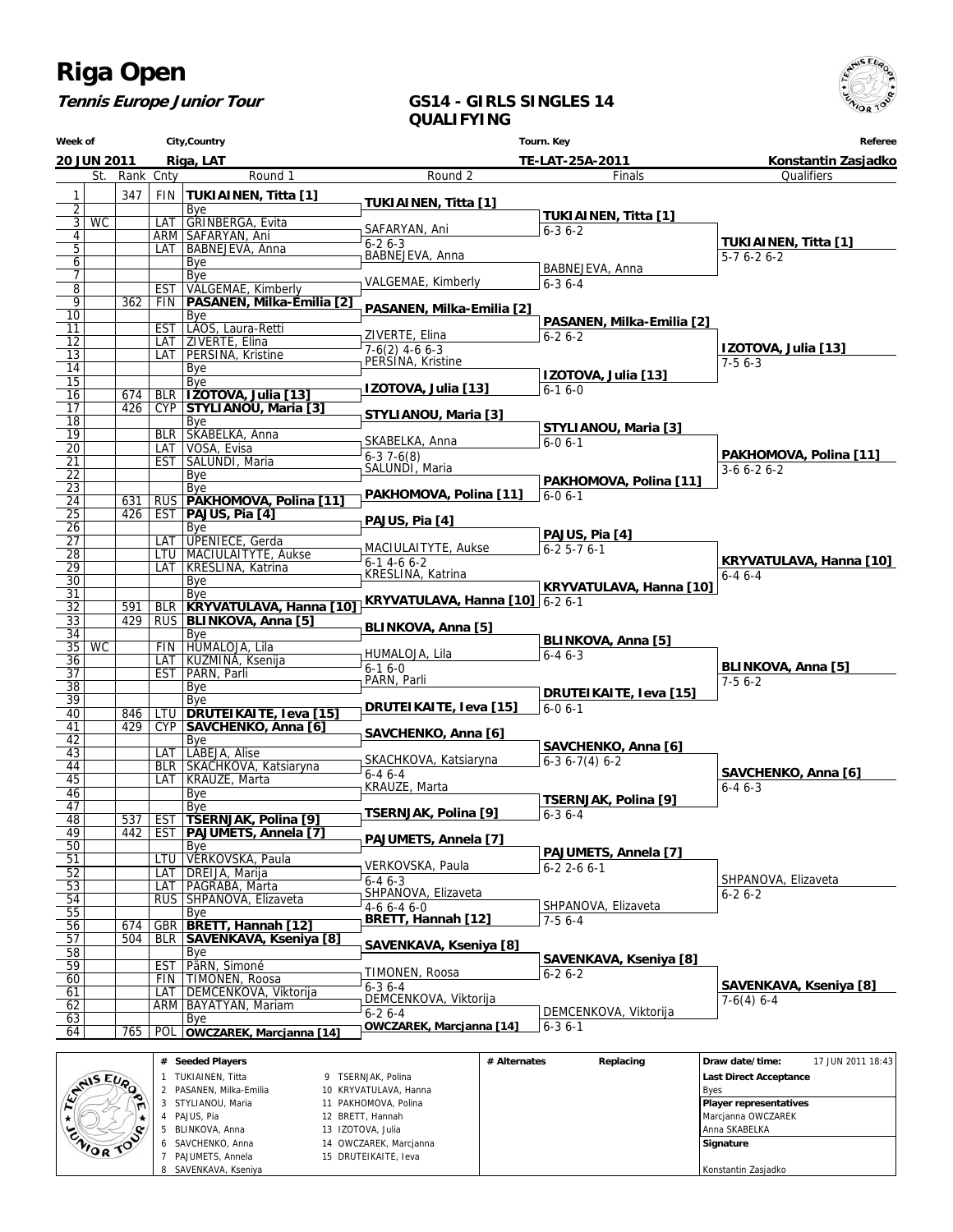

#### **Tennis Europe Junior Tour**

#### **BS14 - BOYS SINGLES 14 MAIN DRAW**



|                  |                |                                |                |           | www.riga-open.lv              | www.tenniseurope.org |
|------------------|----------------|--------------------------------|----------------|-----------|-------------------------------|----------------------|
|                  |                | # Seeded Players               | # Lucky Losers | Replacing | Draw date/time:               | 19 JUN 2011 18:14    |
| <b>SAMIS EUP</b> |                | BOBROV, Bogdan                 |                |           | Last Direct Acceptance        |                      |
|                  | $\bullet$      | RAISMA, Kenneth                |                |           | 2. Mattias SHMAR (EST) 305    |                      |
|                  | $\blacksquare$ | KLETTENBERG, Christopher Robin |                |           | <b>Player representatives</b> |                      |
|                  | $\star$        | POTEMKIN, Grigory              |                |           | l Greta KEREZAITE             |                      |
|                  |                | BABELIS, Tadas                 |                |           | Vera LAPKO                    |                      |
| ZNIOR TOO        |                | ZVIKAS, Lukas                  |                |           | Signature                     |                      |
|                  |                | THOMSON, Bjorn                 |                |           |                               |                      |
|                  |                | MICHOCKI, Przemyslaw           |                |           | Konstantin Zasjadko           |                      |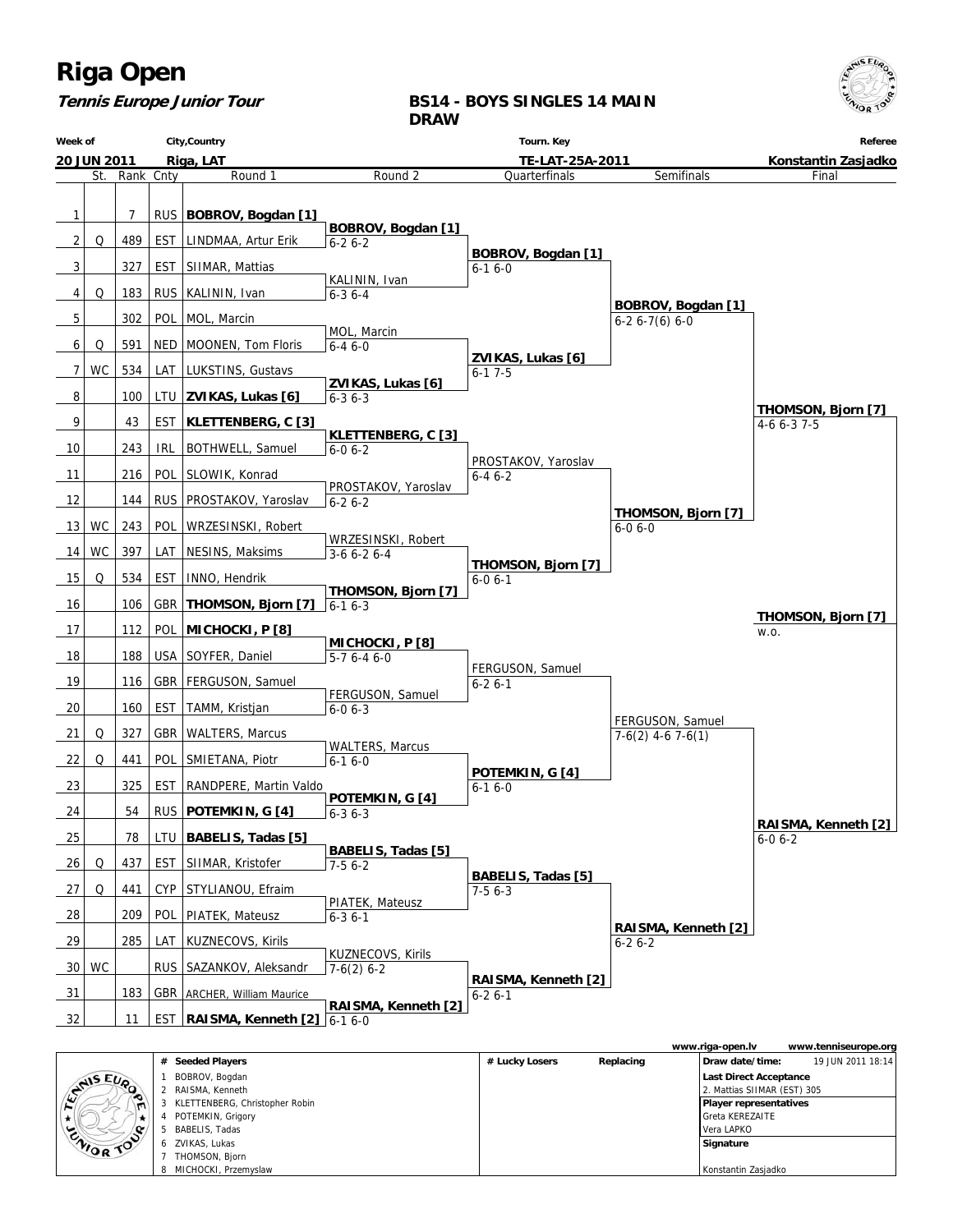

**Referee**

Final

#### **Tennis Europe Junior Tour Week of 20 JUN 2011 City,Country Riga, LAT BD14 - BOYS DOUBLES 14 MAIN DRAW Tourn. Key TE-LAT-25A-2011 Konstantin Zasjadko** St. Rank Cnty Round 1 **Quarterfinals** Semifinals



|                  |    |                                |              | www.riga-open.lv | www.tenniseurope.org                     |
|------------------|----|--------------------------------|--------------|------------------|------------------------------------------|
|                  | #  | <b>Seeded Players</b>          | # Alternates | Replacing        | <b>Draw date/time: 20 JUN 2011 16:34</b> |
| <b>STAIS EUP</b> |    | KLETTENBERG, Christopher Robin |              |                  | Last Direct Acceptance                   |
|                  |    | RAISMA, Kenneth                |              |                  | Inno / Lusti (3A, 1312)                  |
| $\blacksquare$   |    | BABELIS, Tadas                 |              |                  | Player representatives                   |
| *                |    | ZVIKAS, Lukas                  |              |                  | Natalia BELOVA                           |
| ENIOR TOP        | -3 | TAMM, Kristjan                 |              |                  | Anna SHORSHER                            |
|                  |    | THOMSON, Bjorn                 |              |                  | Signature                                |
|                  |    | KAPSHUK, Artem                 |              |                  |                                          |
|                  |    | PROSTAKOV, Yaroslav            |              |                  | Konstantin Zasjadko                      |